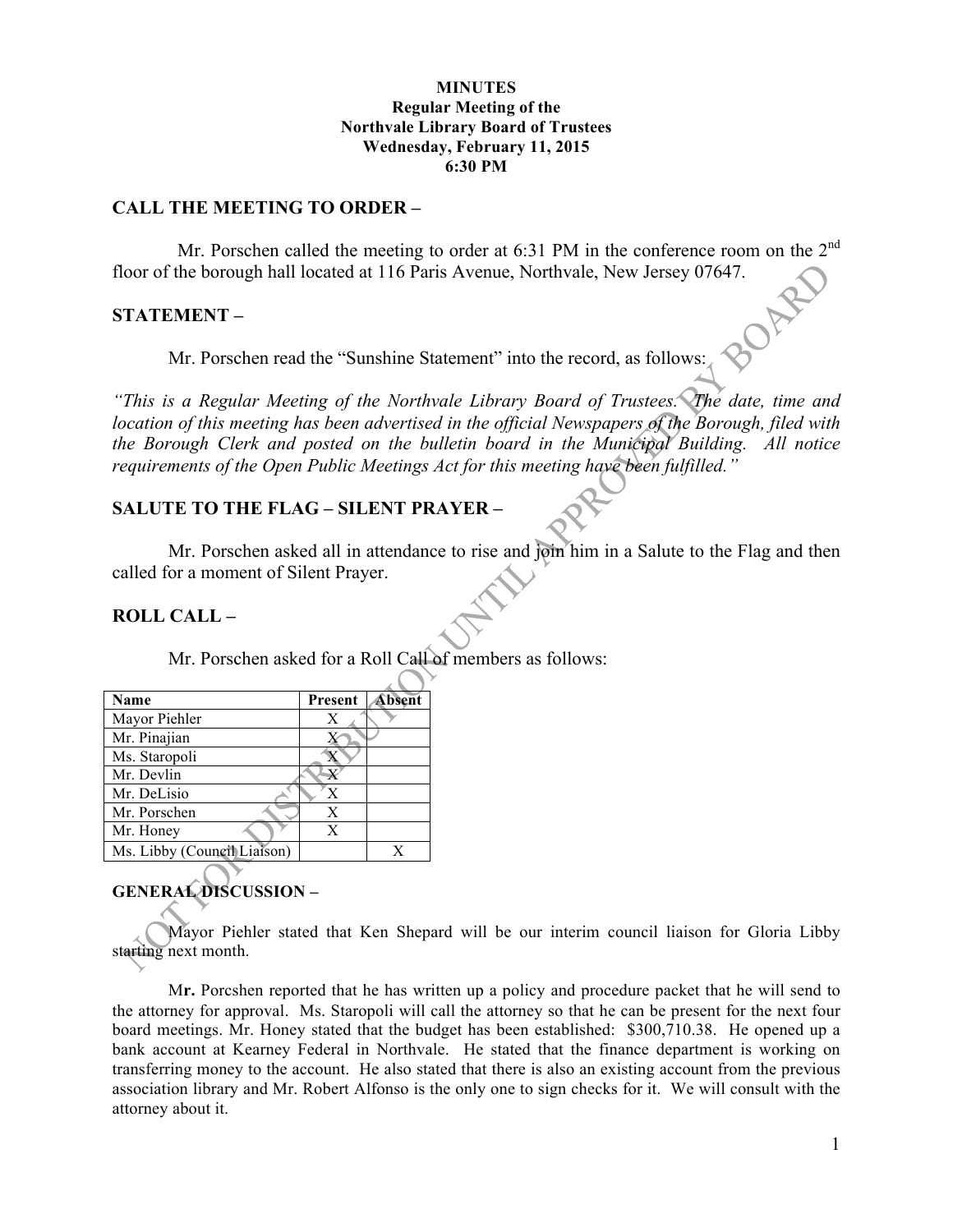Mayor Piehler stated that the personnel committee received over 50 resumes for a full time librarian. They interviewed 7 candidates for director. All those interviewed had their MLS.

#### **APPROVAL OF MINUTES –**

Minutes of the meeting of January 14, 2014.

| Name          | <b>ACTION</b> | <b>YES</b> | N <sub>O</sub> | <b>ABSENT</b> | <b>ABSTAIN</b> |
|---------------|---------------|------------|----------------|---------------|----------------|
| Mayor Piehler |               | X          |                |               |                |
| Mr. Pinajian  |               | X          |                |               |                |
| Ms. Staropoli |               | X          |                |               |                |
| Mr. Devlin    | motion        |            |                |               |                |
| Mr. DeLisio   |               |            |                |               |                |
| Mr. Porschen  |               |            |                |               |                |
| Mr. Honey     | second        |            |                |               |                |

#### **APPOINTMENTS & PERSONNEL CHANGES –**

Approve the appointment of Michael Cerone Esq. as attorney to the Board.

| Name          | <b>ACTION</b> | <b>YES</b> | N <sub>O</sub> | <b>ABSENT</b> | <b>ABSTAIN</b> |
|---------------|---------------|------------|----------------|---------------|----------------|
| Mayor Piehler |               | X          |                |               |                |
| Mr. Pinajian  |               | X          |                |               |                |
| Ms. Staropoli | second        | X          |                |               |                |
| Mr. Devlin    | motion        | X          |                |               |                |
| Mr. DeLisio   |               | X          |                |               |                |
| Mr. Porschen  |               | X          |                |               |                |
| Mr. Honey     |               | X          |                |               |                |

## **CLOSED SESSION – 6:50 PM**

Personnel discussion; action to be taken upon return to open session.

| Name          | <b>ACTION</b> | YES NO | <b>ABSENT</b> | <b>ABSTAIN</b> |
|---------------|---------------|--------|---------------|----------------|
| Mayor Piehler |               |        |               |                |
| Mr. Pinajian  | second        |        |               |                |
| Ms. Staropoli |               |        |               |                |
| Mr. Devlin    |               | X      |               |                |
| Mr. DeLisio   | motion        | X      |               |                |
| Mr. Porschen  |               | X      |               |                |
| Mr. Honey     |               | X      |               |                |

# **RETURN TO OPEN SESSION - 7:13 PM**

| Name          | <b>ACTION</b> | YES | NO | <b>ABSENT</b> | <b>ABSTAIN</b> |
|---------------|---------------|-----|----|---------------|----------------|
| Mayor Piehler |               |     |    |               |                |
| Mr. Pinajian  | second        |     |    |               |                |
| Ms. Staropoli |               |     |    |               |                |
| Mr. Devlin    |               |     |    |               |                |
| Mr. DeLisio   | motion        |     |    |               |                |

**PRY BOARD**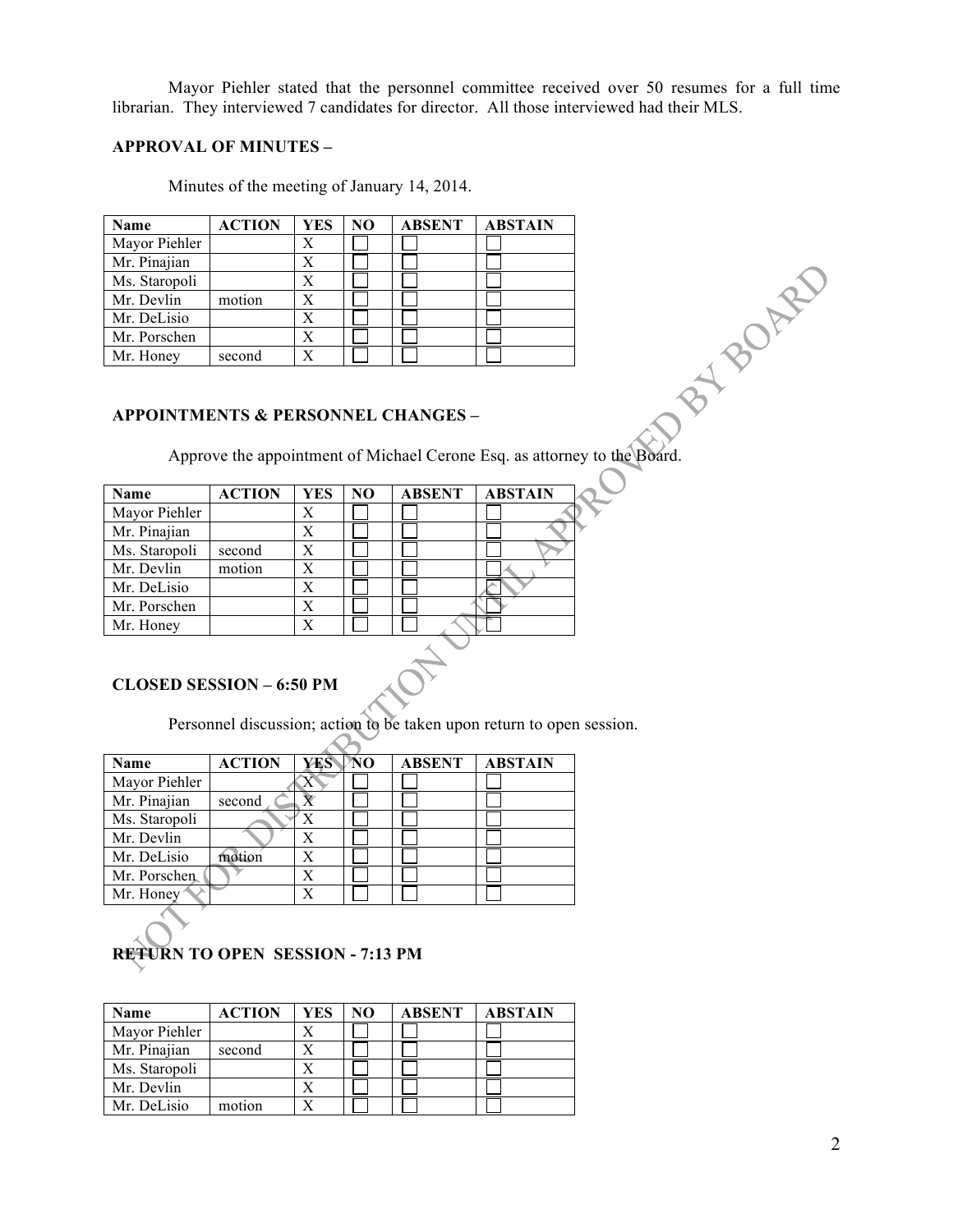| Mr. Porschen |    |  |  |
|--------------|----|--|--|
| Mr.<br>Honey | ∡⊾ |  |  |

## **CONTINUATION OF APPOINTMENTS & PERSONNEL CHANGES –**

Approve the appointment of Ms. Ellen M. O'Keefe as Director of the Northvale Municipal Public Library.

| Name          | <b>ACTION</b> | <b>YES</b> | NO. | <b>ABSENT</b> | <b>ABSTAIN</b> |
|---------------|---------------|------------|-----|---------------|----------------|
| Mayor Piehler |               |            |     |               |                |
| Mr. Pinajian  |               |            |     |               |                |
| Ms. Staropoli |               |            |     |               |                |
| Mr. Devlin    | second        |            |     |               |                |
| Mr. DeLisio   | motion        |            |     |               |                |
| Mr. Porschen  |               |            |     |               |                |
| Mr. Honey     |               |            |     |               |                |

#### **GENERAL DISCUSSION CONTINUED –**

#### **Discussion with Robert White –**

Mr. Porschen needs to draft a letter to BCCLS from the library board asking to be reinstated back into BCCLS at their next executive board meeting which will be held on Wed. February 18<sup>th</sup>. Mr. White explained some of the various fees and the various equipment needed for startup. BCCLS will set up a time to come in and do a walk through and call to set up a FIOS line. There will be no monthly FIOS bill; It is incorporated into our BCCLS fee. Mr. White stated that he is hoping for a soft opening between March  $1<sup>st</sup>$  and April  $1<sup>st</sup>$ .

### **HEARING OF THE PUBLIC –**

Mr. Porschen opened the meeting to the public at 7:34 PM

Ms. Kathy Brunet – 417 Crest Drive - stated how excited everyone is and she congratulated the board for all the work that they have done in the past month.

#### **ADJOURNMENT – 7:36** PM

| Name          | <b>ACTION</b> | <b>YES</b> | N <sub>O</sub> | <b>ABSENT</b> | <b>ABSTAIN</b> |
|---------------|---------------|------------|----------------|---------------|----------------|
| Mayor Piehler |               | X          |                |               |                |
| Mr. Pinajian  | second        | X          |                |               |                |
| Ms. Staropoli |               | X          |                |               |                |
| Mr. Devlin    |               | X          |                |               |                |
| Mr. DeLisio   | motion        | X          |                |               |                |
| Mr. Porschen  |               | X          |                |               |                |
| Mr. Honey     |               |            |                |               |                |

**DREW PORSCHEN** President

O WEB BY BOARD

ATTEST:

Tina Staropoli Secretary